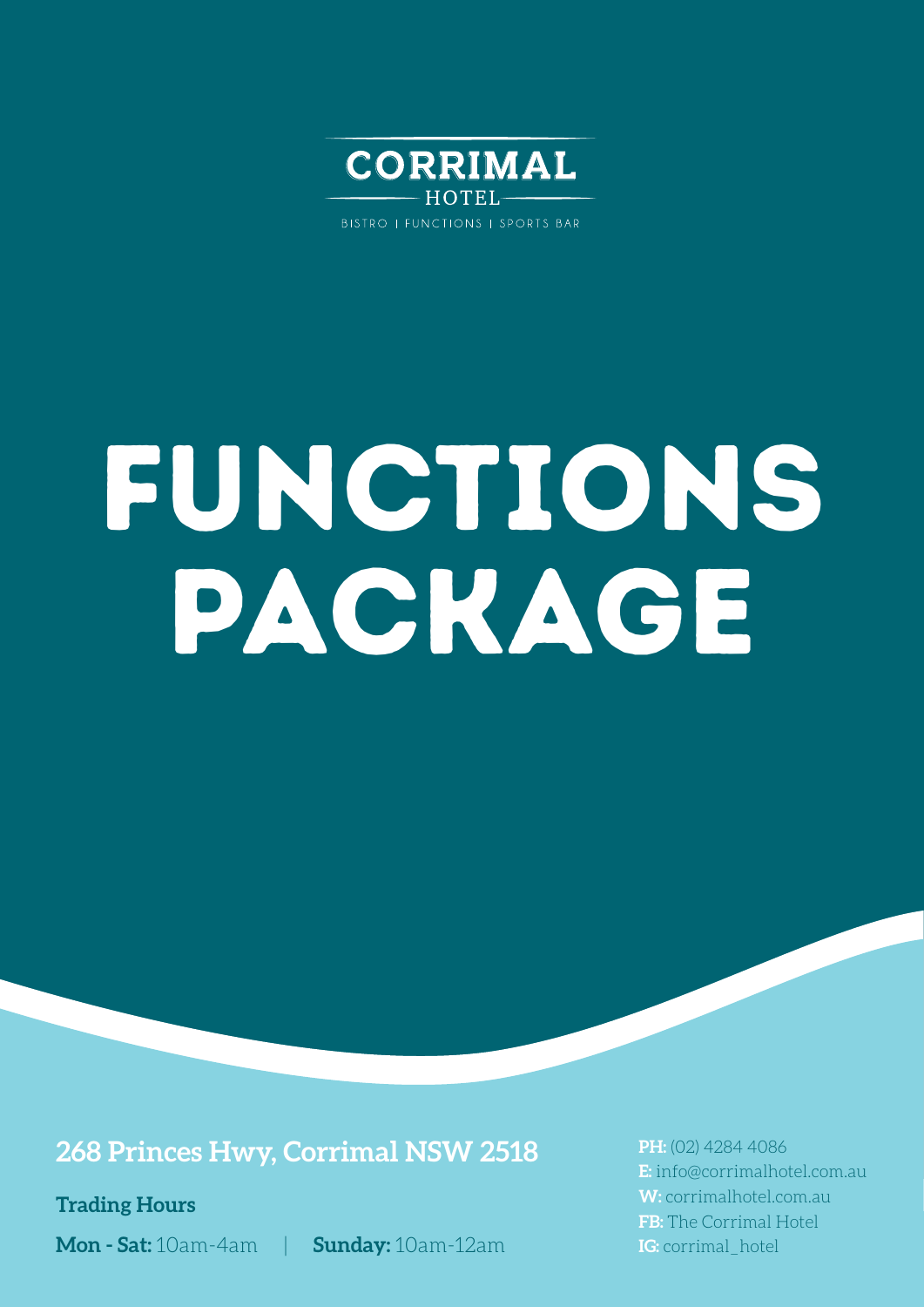## PLATTERS



#### **CLASSICS** 20 PIECES PER PLATTER

| Cocktail beef pies<br>with tomato sauce                     | \$35 |
|-------------------------------------------------------------|------|
| Cocktail sausage rolls<br>with tomato sauce                 | \$35 |
| Jumbo vegetarian spring rolls<br>with sweet chilli & sesame | \$35 |
| Spinach & cheese pastizzi<br>with basil pesto               | 540  |
| Tempura fish cocktails<br>with tartare                      | \$40 |
| Garlic & lemon prawn cones<br>with Japanese mayo            |      |

### WINGS 20 PIECES PER PLATTER

| <b>Fried chicken drumettes</b>                                                          | \$40 |
|-----------------------------------------------------------------------------------------|------|
| Choice of 1 sauce per platter:                                                          |      |
| • Honey Butter & Frank's Hot Sauce<br>• Kentucky BBQ & Bourbon<br>• Honey, Garlic & Soy |      |

### SKEWERS 20 PIECES PER PLATTER

| Satay chicken skewers<br>with coriander, crushed peanuts<br>(2 Per Skewer) | \$60 |
|----------------------------------------------------------------------------|------|
| Cajun chicken skewers<br>with sweet chilli mayo (2 Per Skewer)             | \$60 |
| Portugese chicken skewers<br>with peri peri aioli (2 Per Skewer)           | \$60 |
| Lemon & garlic prawn skewers<br>(2 Per Skewer)                             | \$70 |
| <b>CHEFS SELECTIONS</b>                                                    |      |
| Caramelised garlic pull apart bread<br>Warmed & cut into fingers           | \$30 |
| Ginger, garlic & pork meatballs<br>Sticky hoisin sauce                     | \$60 |
| <b>Pulled pork sliders</b><br>BBQ apple glaze & herb slaw                  | \$90 |
| <b>Buffalo chicken sliders</b><br>Franks hot sauce & ranch                 | \$90 |

Franks hot sauce & ranch dressed slaw

**Function orders to be placed 1 week in advance No minimum spend | No minimum number of platters**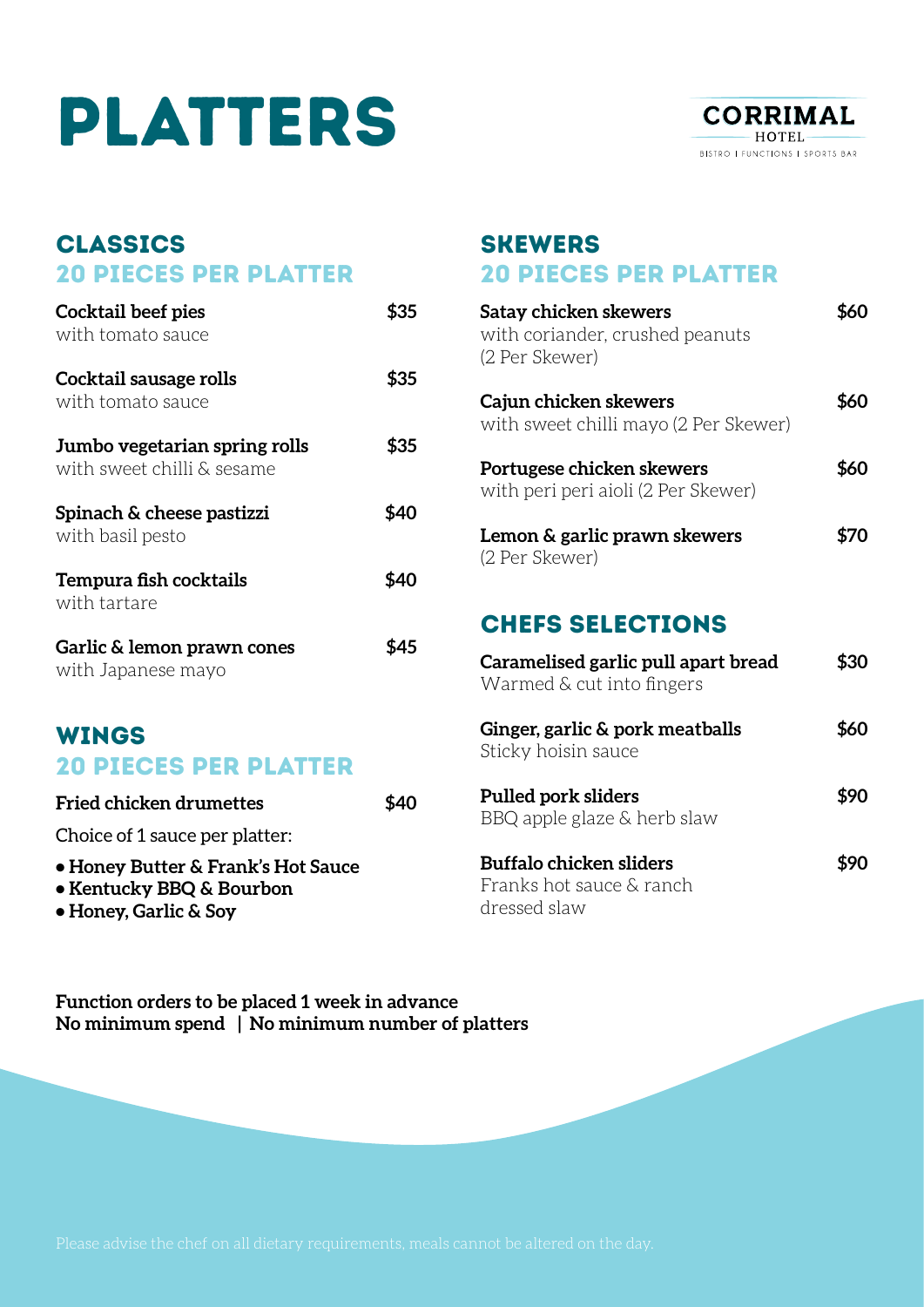### BUFFET MENU

**Minimum 40 people | \$35 per person** 



### MAINS

**Apple & BBQ glazed pulled pork**  Slow braised pork neck & housemade BBQ glaze

**Portugese chicken**  Spice rubbed boneless thighs & peri peri mayonnaise

**Miso glazed eggplant** (VG) Spring onions, crushed peanuts & coriander

### SIDES & SALADS

**Whole chargrill corn, paprika, herb & garlic butter** (V, VG upon request)

**Smashed bacon & leek potato salad**

**Balsamic roasted mixed vegetables** (V, VG)

**Green goddess dressed greek salad**  (V, VG upon request)

**Warm cantina dinner roll** (V, VG)